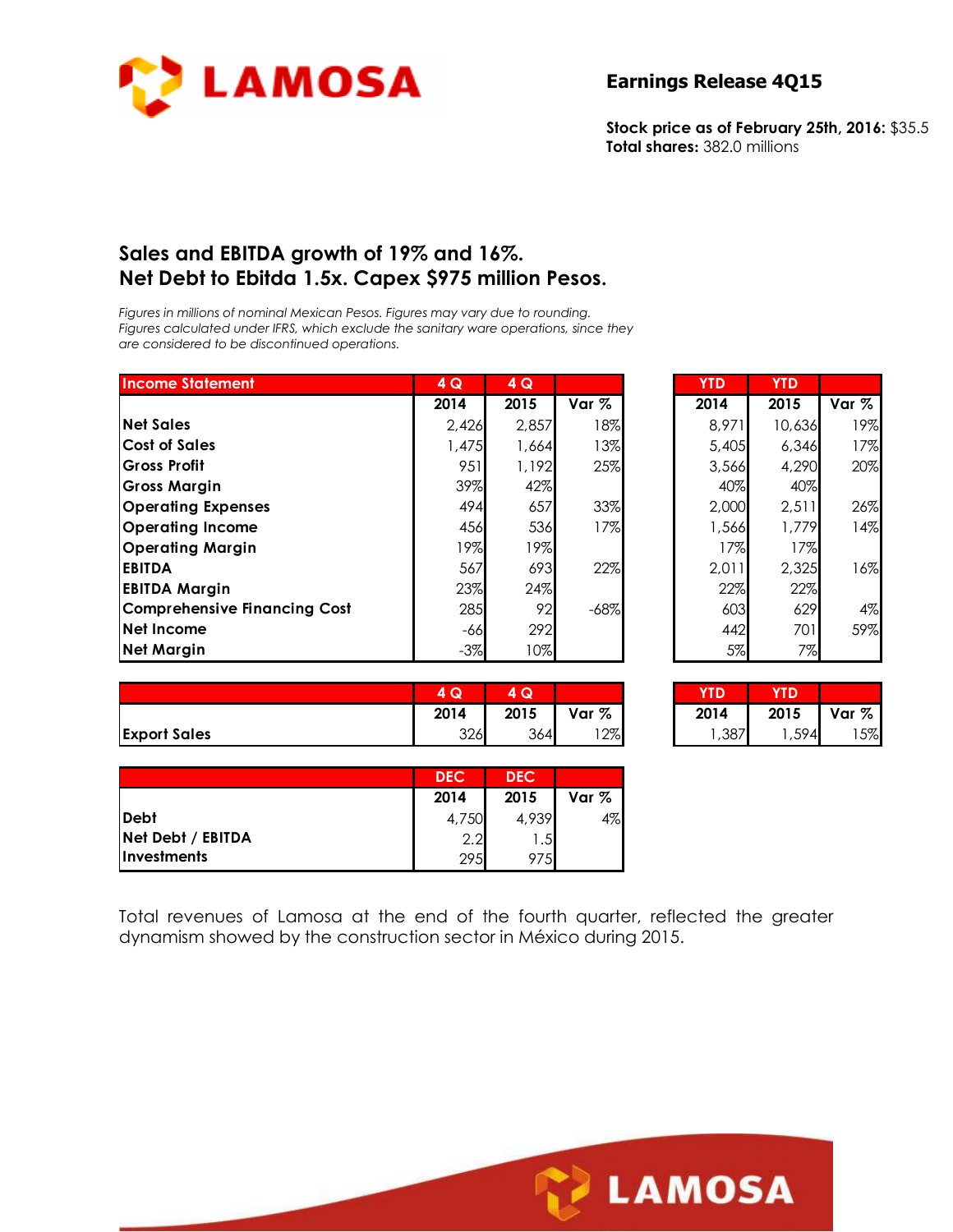

**San Pedro Garza García, Nuevo León, México, February 25th, 2016.** Grupo Lamosa, announces its results related to the fourth quarter of 2015.

*Figures in millions of Mexican Pesos. Figures may vary due to rounding.* 

#### **SALES**

Consolidated sales totaled \$ 10,636 million in 2015 showing an increase of 19% compared to sales \$ 8,971 million pesos in 2014.



# **EXPORT SALES**

In addition to the recovery of the construction sector, the results of the company benefited from the favorable performance of export sales, which stood at \$ 1,594 million pesos, representing 15% of total sales, and also a 15% growth when compared to 2014.



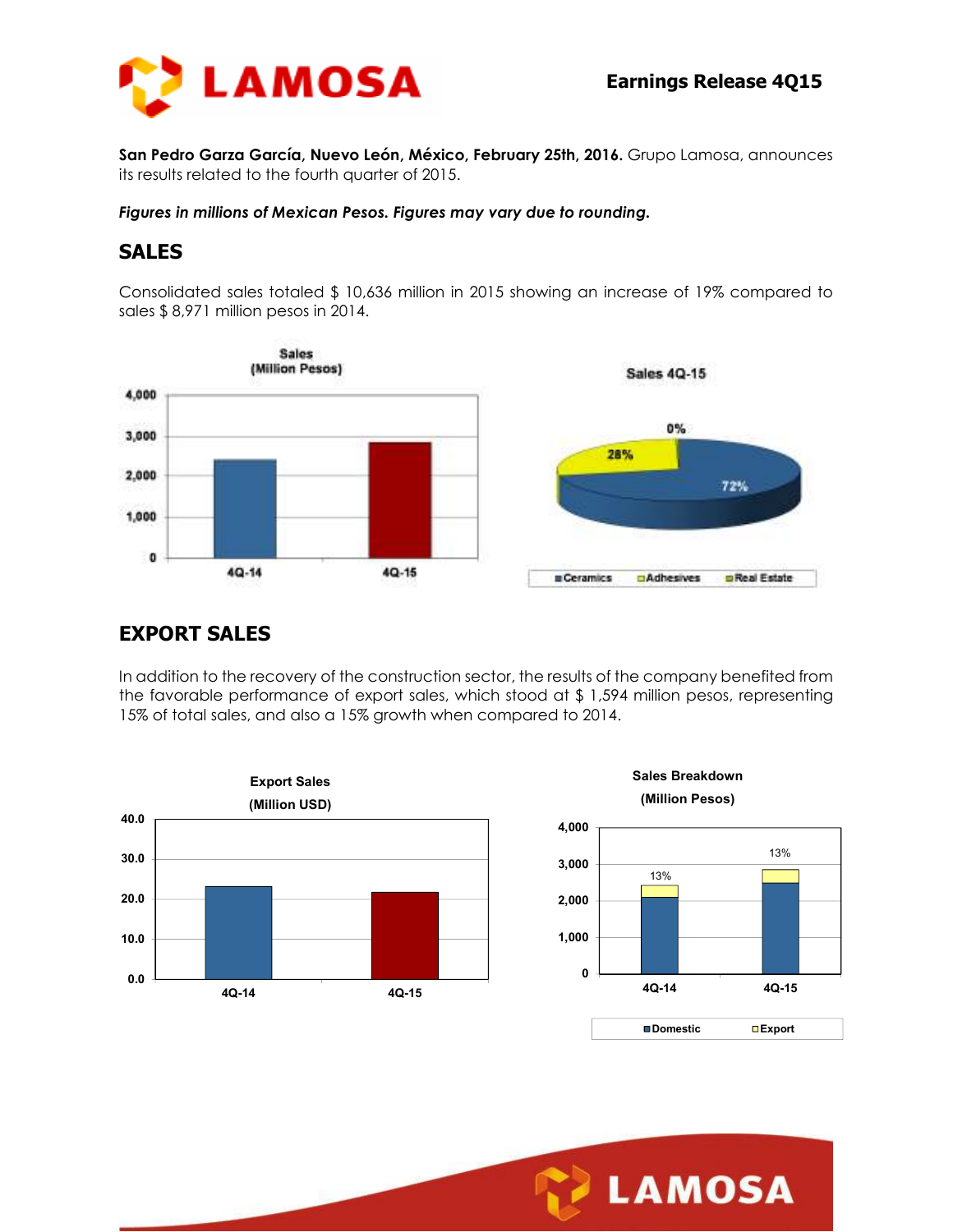

The two divisions of Grupo Lamosa in 2015 showed growth in their operating results, taking advantage of the favorable dynamics in the building sector and the improvement in purchasing power that triggered the home remodeling market.

### **PERFORMANCE PER BUSINESS SEGMENT**

|                           |                                               |       |      |             | <b>Adhesives</b> |                            |          | <b>Real Estate</b>                      |  |            | <b>Total</b> |     |
|---------------------------|-----------------------------------------------|-------|------|-------------|------------------|----------------------------|----------|-----------------------------------------|--|------------|--------------|-----|
|                           | <b>Ceramics</b><br>2014<br>2015<br><u>Var</u> |       | 2014 | Var<br>2015 |                  | 2014<br>2015<br><u>Var</u> |          | 2015<br>2014                            |  | <u>Var</u> |              |     |
| <b>Total Sales</b>        | 6,375                                         | 7,585 |      | 2,559       | 3,032            |                            | 39       | and the control of the control of<br>31 |  | 11.044     | 12,869       |     |
| <b>Intersegment Sales</b> |                                               | 0     |      | $-2$        | $-11$            |                            | 0        | 0                                       |  | $-2,073$   | $-2,233$     |     |
| <b>Net Sales</b>          | 6.375                                         | 7,585 | 19%  | 2.557       | 3,021            | 18%                        | 39       | 31                                      |  | 8.971      | 10.636       | 19% |
| <b>Ebit</b>               | 952                                           | 1,137 | 19%  | 593         | 688              | 16%                        | -3       | 0                                       |  | .566       | 1,779        | 14% |
| Dep. & Amort. & Others    | 301                                           | 379   | 26%  | 43          | 47               | 11%                        | $\Omega$ | 0                                       |  | 445        | 546          | 23% |
| <b>EBITDA</b>             | .253                                          | .516  | 21%  | 635         | 735              | 16%                        | -3       | 0                                       |  | 2,011      | 2,325        | 16% |
| %                         | 20%                                           | 20%   |      | 25%         | 24%              |                            |          |                                         |  | 22%        | 22%          |     |

|                           |       | <b>Ceramics</b> |     | <b>Adhesives</b> |         |     | <b>Real Estate</b> |       |            | <b>Total</b> |         |            |
|---------------------------|-------|-----------------|-----|------------------|---------|-----|--------------------|-------|------------|--------------|---------|------------|
|                           | 4Q-14 | $4Q-15$         | Var | $4Q-14$          | $4Q-15$ | Var | 4Q-14              | 4Q-15 | <u>Var</u> | $4Q-14$      | $4Q-15$ | <u>Var</u> |
| <b>Total Sales</b>        | 1,739 | 2,051           |     | 687              | 807     |     | 0                  | 2     |            | 2,948        | 3,441   |            |
| <b>Intersegment Sales</b> |       |                 |     | -1               | -3      |     | 0                  | 0     |            | $-522$       | $-585$  |            |
| <b>Net Sales</b>          | 1.739 | 2.051           | 18% | 687              | 804     | 17% | 0                  | 2     |            | 2.426        | 2,857   | 18%        |
| Ebit                      | 302   | 356             | 18% | 168              | 184     | 10% | $-1$               | 0     |            | 456          | 536     | 17%        |
| Dep. & Amort. & Others    | 78    | 112             | 44% | 12               | 17      | 33% | 0                  | 0     |            | 111          | 157     | 41%        |
| <b>EBITDA</b>             | 381   | 468             | 23% | 180              | 201     | 11% | -1                 | 0     |            | 567          | 693     | 22%        |
| %                         | 22%   | 23%             |     | 26%              | 25%     |     |                    |       |            | 23%          | 24%     |            |

# **CERAMIC DIVISION**

Ceramics division sales accounted for 71% of Lamosa total sales, reaching \$ 7,585 million pesos at the end of the year, an increase of 19% when compared to sales of \$ 6,375 recorded in 2014.

# **ADHESIVES DIVISION**

Adhesives division during the year showed a sales growth of 18%, with sales of \$ 3,021 million during 2015, equivalent to 28% of Lamosa´s consolidated sales.

#### **OPERATING INCOME**

The higher sales volume allowed to expand the operating results of the company. Lamosa´s operating income for 2015 totaled \$ 1,779 million pesos, an increase of 14% over the previous year, and showing a sales margin of 17%. During the year higher operating expenses were incurred in areas such as marketing, aimed at promoting new product lines in order to strengthen Lamosa´s different brands value.

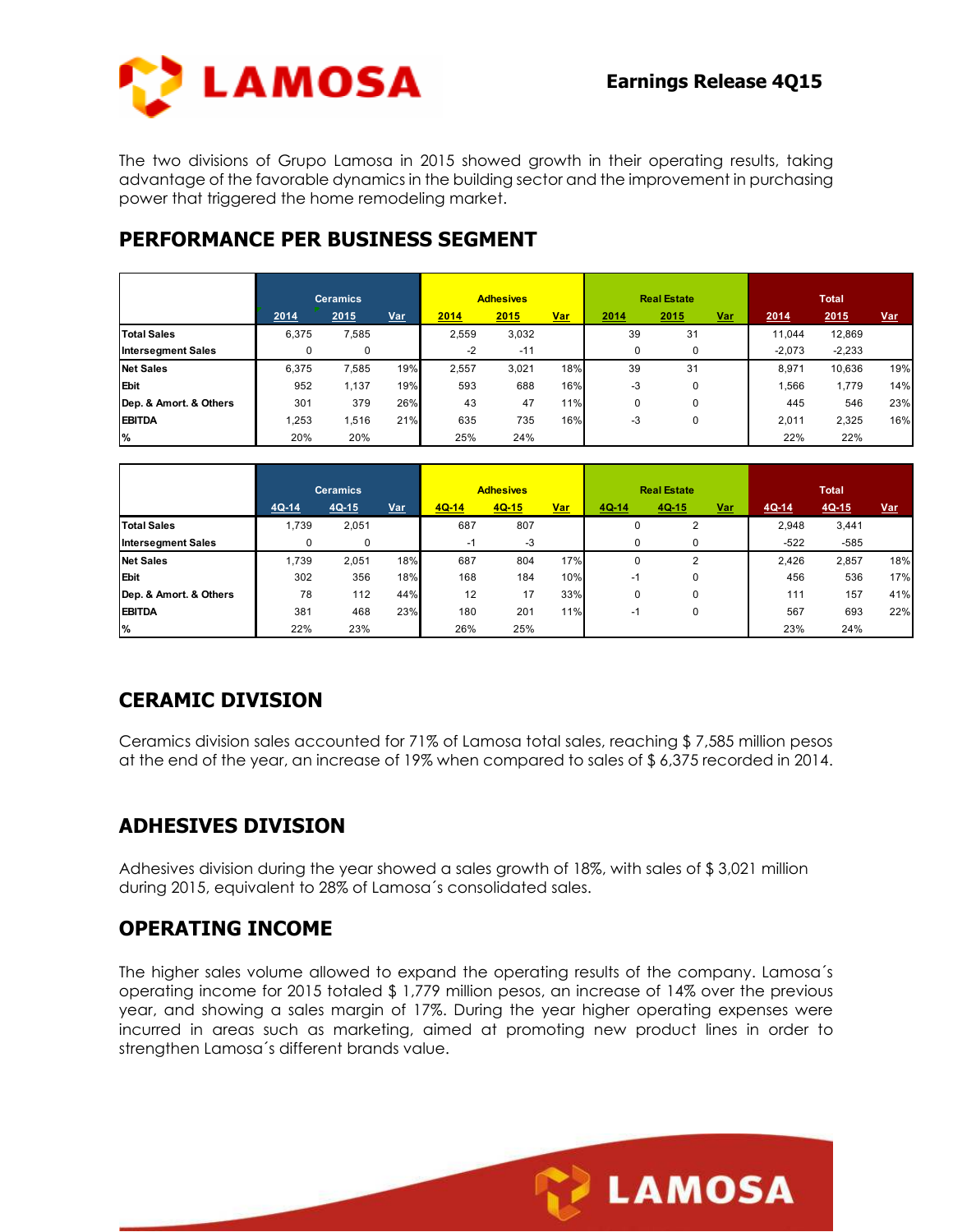

The company's Ebitda in 2015 totaled \$ 2,325 million pesos, an amount representing a sales margin of 22% and a growth of 16% when compared to 2014.



#### **FINANCIAL PERFORMANCE**

The volatility that occurred during 2015, which involved the devaluation of our currency against the US dollar in more than 15%, did not affect the financial soundness of the company. Proper management of debt, and reduced exposure in dollars, allowed the debt at year-end will be located at \$ 4,939 million pesos, showing an increase of 4% in relation to the debt recorded at the end of 2014. The ratio Net Debt to EBITDA stood at 1.5 times, comparing favorably with the ratio of 2.2 times posted at the end of 2014.

The cash flow generating capacity of the company and the proper management of working capital, were factors that led to successfully implement the investment plan of the company. The amount of investments carried out by Lamosa in 2015 amounted to \$ 975 million pesos. This figure was mainly intended to upgrade and expand the production capacity of the company, as well as projects related to information technologies.



**LAMOSA**